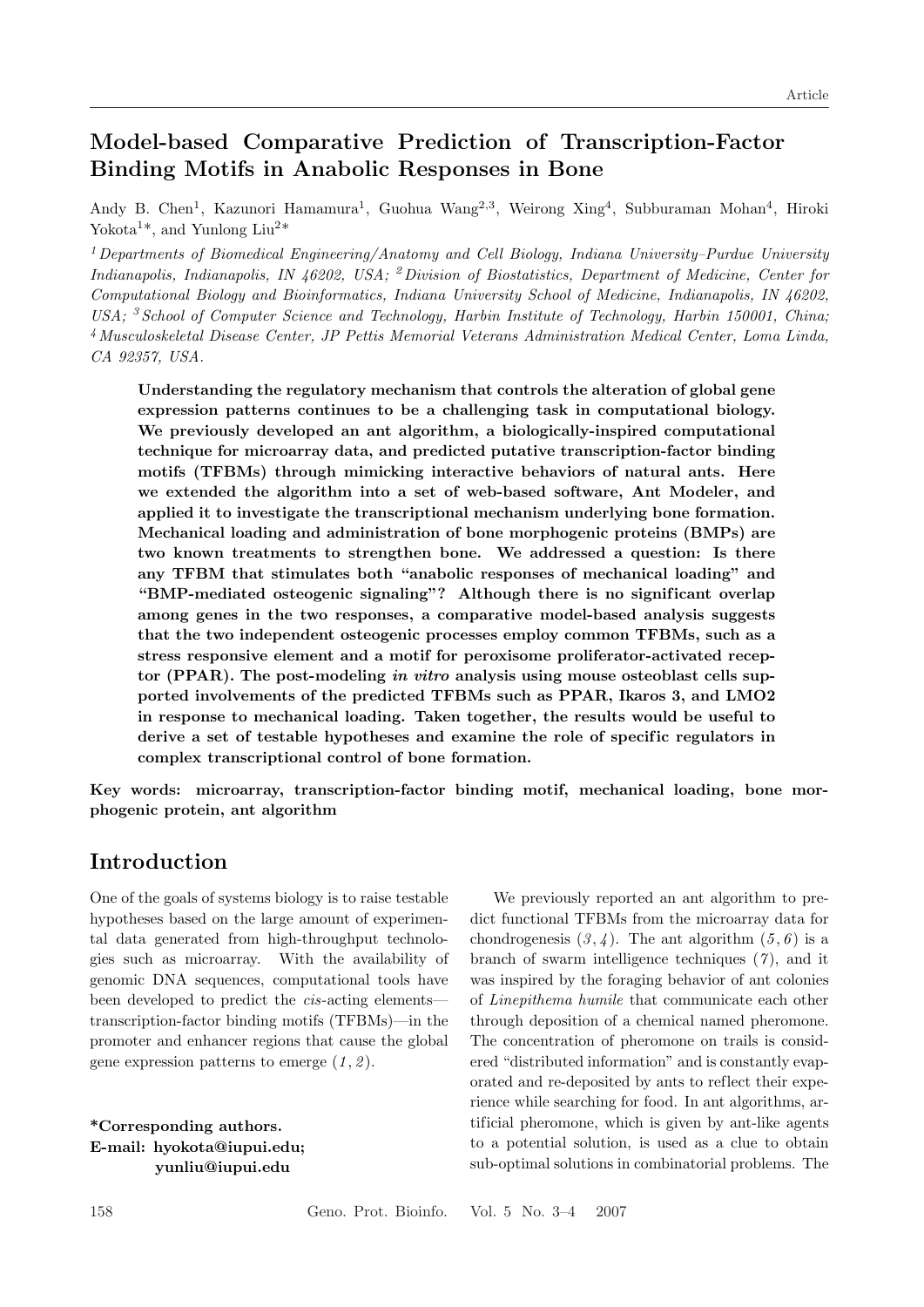identification of TFBMs is formulated as a combinatorial optimization problem with the assumption that the mRNA level is determined by multiple transcription factors and each transcription factor controls multiple genes. In the current study, each ant represents a particular selection of putative TFBMs and deposits a varying amount of artificial pheromone based on how well the occurrence of this choice of motifs correlates with the observed mRNA levels. The algorithm is suited to identify a heterogeneous set of motifs whose length varies from 4 bp to more than 20 bp.

Here we developed a set of web-based software, Ant Modeler, in order to facilitate model-based comparative prediction of TFBMs. In many biological systems, more than one treatment can induce a common outcome such as cellular proliferation and differentiation as well as apoptosis. In order to identify TFBMs in more than one treatment, a modelbased comparative analysis is useful. Among many TFBMs involved in those treatments, the analysis allows us to distinguish a group of TFBMs that are commonly utilized from other TFBMs that are specific to each treatment. Ant Modeler is built to provide a user-friendly platform through which putative TF-BMs are identified from microarray data in a public or local domain. It receives a list of genes and their fold changes in response to any treatment, and generates a report for a group of putative TFBMs, where a concentration of pheromone deposited to TFBMs by artificial ants represents a predicted contribution of each TFBM to the observed expression profile.

In this study, we applied Ant Modeler to predict TFBMs involved in two independent treatments for bone formation: mechanical loading (*8* ) and administration of bone morphogenic proteins (BMPs) (*9* ). Bone is a dynamic system that is constantly destroyed by osteoclasts and rebuilt by osteoblasts (*10* , *11* ). It is therefore important, particularly in the aging population, to enhance bone formation and prevent bone loss. Although the two treatments are known to stimulate bone formation, their patterns of gene expression are significantly dif ferent. An intriguing question is whether the two treatments share any common TFBMs essential for bone formation. With Ant Modeler, a comparative analysis was conducted using two sets of microarray data in the public domain for "*in vivo* mechanical loading" and "*in vitro* administration of BMPs".

### **Results and Discussion**

Two datasets were employed from the microarray data in response to mechanical loading published by Xing *et al* (*8* ) and BMP administration by Peng *et al* (*9* ). We included all genes that were biologically identified with clear annotation (69 genes in mechanical loading and 53 genes in BMP administration). To our surprise, only two genes (lysyl oxidase and neuropilin) are common to the two datasets. We searched TFBM candidates using 1,000-bp DNA sequences flanking to the 5'-end of the genes. The prediction of TFBMs was conducted using 100 artificial ants with 1,000 iterations (see Materials and Methods for details).

#### **Prediction of 5-bp TFBM candidates**

We first applied Ant Modeler to evaluate 5-bp TFBM candidates in the two datasets. There are 512 candidates without considering the polarity of DNA sequences. The plot of pheromone distributions for 512 TFBM candidates exhibits multiple peaks (Figure 1). Among them, two local peaks ("AAGGG" and "GGGCA") appeared to be common to the two examples. They are part of the consensus sequences of stress responsive element (STRE) (*12* ) and peroxisome proliferator-activated receptor (PPAR) (*13* ).

#### **Linkage to biologically known consensus sequences using 6-bp TFBM candidates**

The results based on 5-bp TFBM candidates indicate a common usage of some TFBMs in the two responses, but most biologically known motifs are longer than 5 bp. In order to investigate the role of regulatory sequences longer than 5 bp, we selected 6 bp TFBM candidates and mapped them to TRANS-FAC database version 9.2 (*14* ). Firstly, using Ant Modeler, the 6-bp DNA sequences whose pheromone concentration is significantly higher  $\geq 3$  standard deviation (s.d.)] than the average were chosen as potential core TFBMs (Figure 2). There were 29 and 25 outliers in the prediction for mechanical loading and BMP administration, respectively. Secondly, these outliers were mapped to biologically known TFBMs in TRANSFAC database and a cumulative score for each of the known TFBMs was defined:

$$
\frac{\sum_{k=1}^{K} S_k}{\sqrt{K}} \sqrt{\frac{L_{cov}}{L_{tot}}} \tag{1}
$$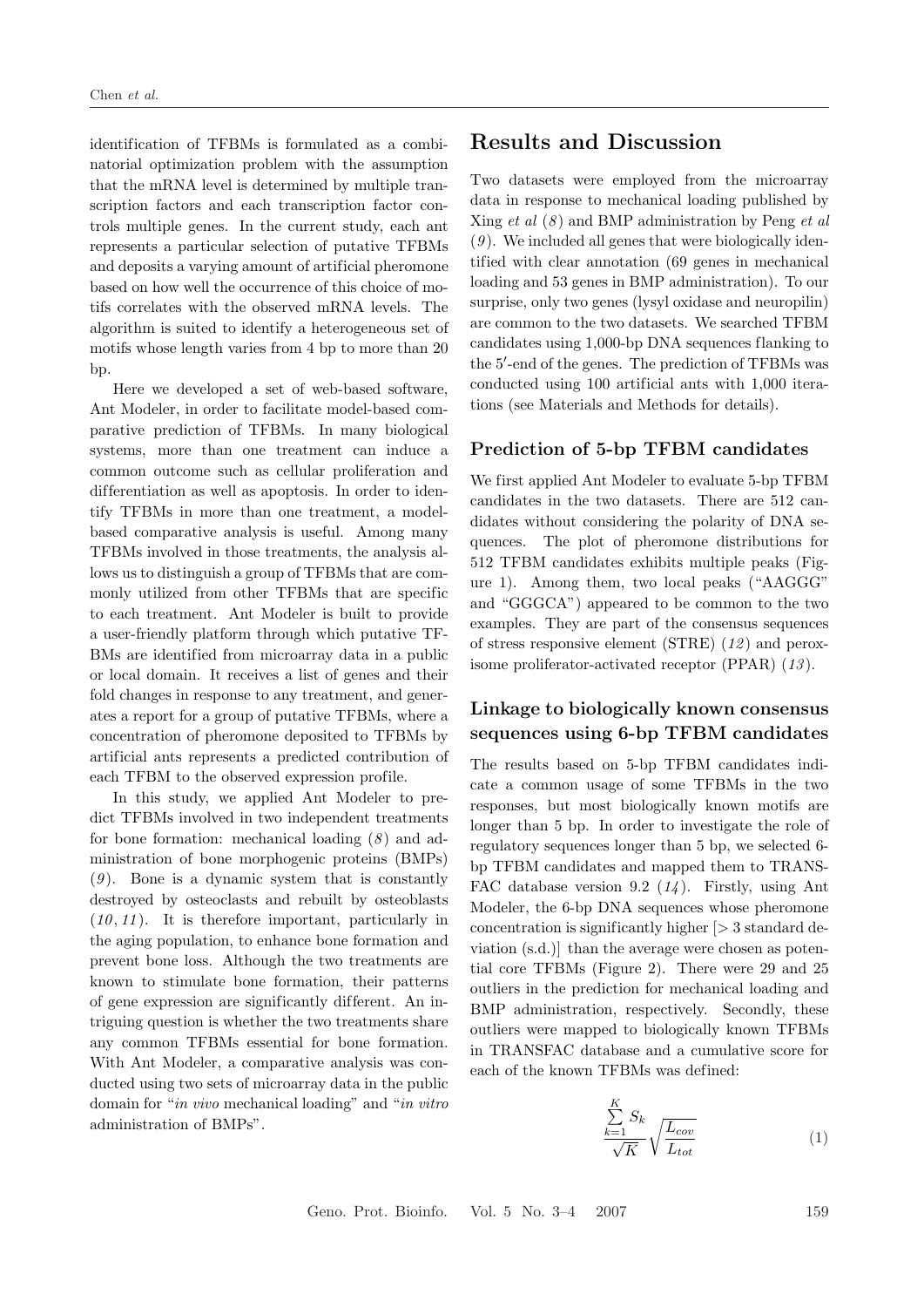

**Fig. 1** Spectrum of pheromone concentrations for 5-bp TFBM candidates (512 in total starting from "AAAAA" along the x-axis). **A**. Spectrum of pheromone concentrations for the dataset linked to mechanical loading. **B**. Spectrum of pheromone concentrations for the dataset linked to BMP administration.



**Fig. 2** Distribution of the total number for each of the 6-bp TFBM candidates (2,080 in total) to be selected by Ant Modeler. **A**. Distribution for the dataset linked to mechanical loading. **B**. Distribution for the dataset linked to BMP administration.

where  $K =$  the number of 6-bp outliers that match to the known TFBM of interest;  $S_k =$  similarity score of the predicted motif to the position-specific scoring matrix of the biologically known binding sites in the TRANSFAC database  $(15)$ ;  $L_{tot}$  = total length (in bp) of the known TFBM of interest; and  $L_{cov}$  $=$  length (in bp) covered by 6-bp outliers. Besides STRE/Nrf2 and PPAR, which were predicted in the analysis with 5-bp candidates, the linkage analysis through mapping to TRANSFAC also identified other known motifs and transcription regulators, such as

HEN1 (basic helix-loop-helix protein), Ikaros 3 (zinc finger protein), Helios A (Ikaros-related protein), NRSF (neuron-restrictive silencer factor), major Tantigen binding site, LMO2 (LIM domain transcription regulator 2), GCNF (germ cell nuclear factor), STAT6 (signal transducer and activator of transcription 6), ER (estrogen receptor), and  $ERR\alpha$  (estrogenrelated receptor  $\alpha$ ) (Table 1). Since the TRANSFAC database often includes a few stretches of nonspecific nucleotides as part of consensus sequences, the predicted percent coverage in Table 1 is underestimated.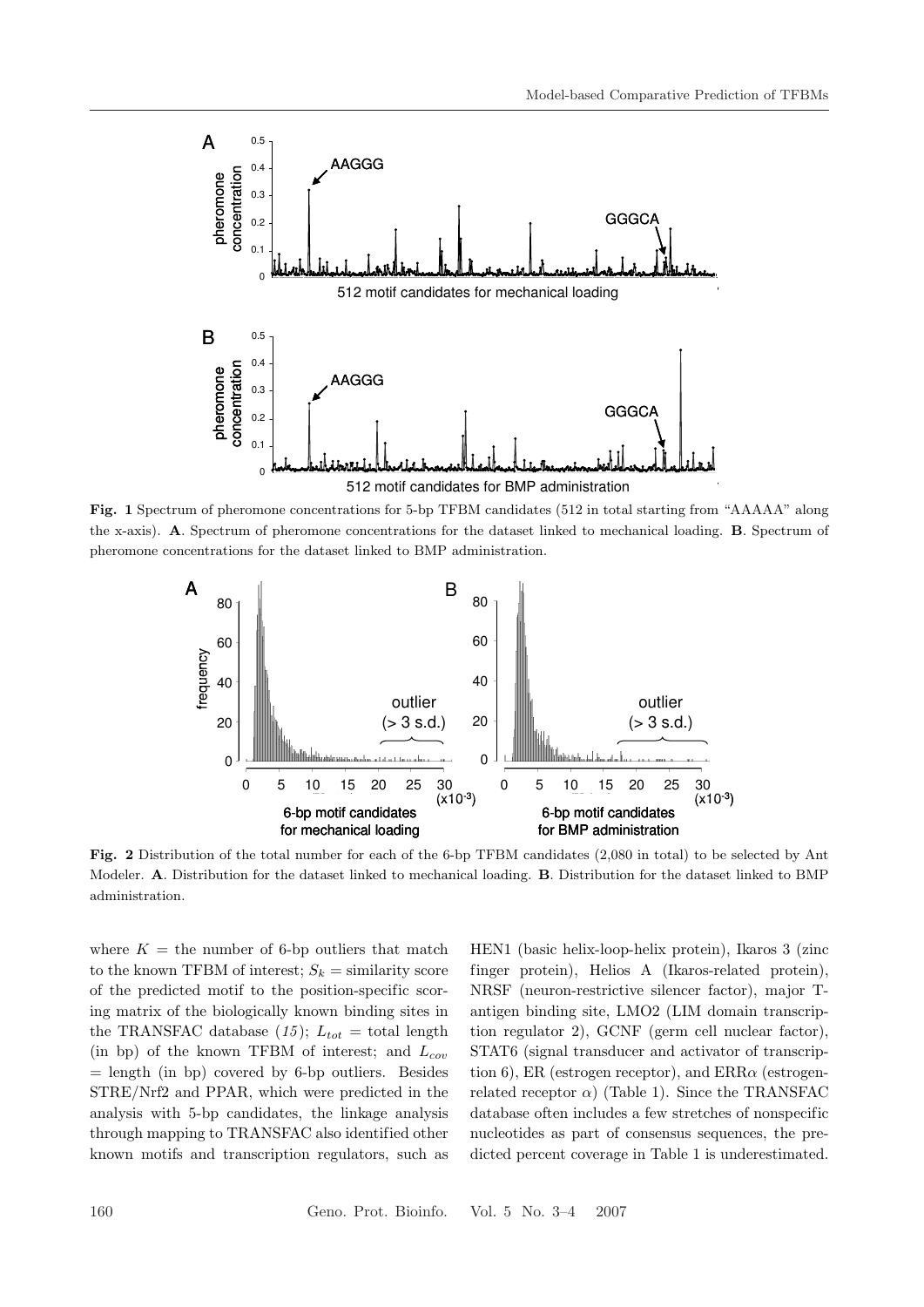| Motif*                 | Total    | Treatment# | Score           | Coverage          | Sequence                      |
|------------------------|----------|------------|-----------------|-------------------|-------------------------------|
|                        | score    |            |                 |                   |                               |
| HEN1                   | $26.5\,$ | ML         | 19.8            | 73% (16/22)       | nngGGNCGCAGCTGCGNCCcnn        |
|                        |          | <b>BMP</b> | 6.6             | $36\%$<br>(8/22)  | nngggncGCAGCTGCgncccnn        |
| <b>PPAR</b>            | 23.5     | ML         | 14.9            | $62\%$ $(13/21)$  | nnwgRGGTCAAAGGTCAnnnn         |
|                        |          | <b>BMP</b> | 8.65            | $33\%$ $(7/21)$   | nnWGRGGTCaaaggtcannnn         |
| COUP                   | 23.4     | ML         | 15.2            | $100\%$ $(13/13)$ | TGACCTTTGACCC                 |
|                        |          | <b>BMP</b> | $\!\!\!\!\!8.2$ | $54\%$ $(7/13)$   | tGACCTTTgaccc                 |
| HNF4                   | 20.4     | ML         | 15.9            | 87% (13/15)       | nRGGNCAAAGGTCAn               |
|                        |          | <b>BMP</b> | 4.5             | $40\%$<br>(6/15)  | NRGGNCaaaggtcan               |
| <b>LXR</b>             | 8.7      | ML         | 9.0             | $71\%$ $(12/17)$  | YGAMCTnnasTRACCYn             |
|                        |          | <b>BMP</b> | 8.7             | 71% (12/17)       | yGAMCTNnastRACCYN             |
| Ikaros 3               | 22.4     | ML         | $4.5\,$         | 40%<br>(6/15)     | NRGGNCaaaggtcan               |
|                        |          | <b>BMP</b> | 12.1            | 85\% (11/13)      | tNYTGGGAATACc                 |
| Helios A               | 17.3     | ML         | 12.0            | 82%<br>(9/11)     | nNTWGGGANNn                   |
|                        |          | <b>BMP</b> | $5.3\,$         | $55\%$<br>(6/11)  | nNTWGGGannn                   |
| ${\rm NRSF}$           | $22.0\,$ | ML         | 8.1             | 57% (12/21)       | ttcagCACCACGGACAGmgcc         |
|                        |          | <b>BMP</b> | 13.9            | $71\%$ $(15/21)$  | ${\rm tteaGCACCACGGACAGMGcc}$ |
| major T-antigen        | 21.1     | ML         | 16.8            | 84\% (16/19)      | GGGAGGCAGAGGCAGGygg           |
|                        |          | <b>BMP</b> | 4.3             | $32\%$<br>(6/19)  | gggagGCAGAGgcaggygg           |
| ${\rm LMO2}$           | 18.2     | ML         | 11.4            | 75%<br>(9/12)     | cNNCAGGTGBnn                  |
|                        |          | <b>BMP</b> | 6.8             | 50%<br>(6/12)     | cnncAGGTGBnn                  |
| <b>GCNF</b>            | 17.8     | ML         | 11.1            | 67% (12/18)       | ntcaAGKTCAAGKTCAnn            |
|                        |          | <b>BMP</b> | 6.7             | 44%<br>(8/18)     | ntcAAGKTCAAgktcann            |
| $\operatorname{STAT6}$ | 16.8     | $\rm ML$   | 10.4            | $88\%$<br>(7/8)   | <b>NNYTTCCy</b>               |
|                        |          | <b>BMP</b> | 6.4             | 75%<br>(6/8)      | <b>NNYTTCcy</b>               |
| $\rm ER$               | 14.1     | ML         | 7.6             | $55\%$<br>(6/11)  | nAGGTCAnnny                   |
|                        |          | <b>BMP</b> | $6.5\,$         | 55%<br>(6/11)     | NAGGTCannny                   |
| $\mathrm{ERR}\alpha$   | 12.9     | $\rm ML$   | $6.9\,$         | 43%<br>(6/14)     | nnntnaAGGTCAnn                |
|                        |          | BMP        | 6.0             | 43%<br>(6/14)     | nnntnAAGGTCann                |
| <b>STRE</b>            | 13.6     | ML         | $6.3\,$         | 75%<br>(6/8)      | TMAGGGgn                      |
|                        |          | <b>BMP</b> | 7.2             | 75%<br>(6/8)      | TMAGGGgn                      |

**Table 1 TFBM candidates predicted for mechanical loading and BMP administration**

\*HEN1: helix-loop-helix protein 1; PPAR: peroxisome proliferator-activated receptor; COUP: chicken ovalbumin upstream promoter; HNF4: hepatocyte nuclear factor 4; LXR: liver X receptor; NRSF: neuron-restrictive silencer factor; LMO2: LIM domain transcription regulator 2; GCNF: germ cell nuclear factor; STAT6: signal transducer and activator of transcription 6; ER: estrogen receptor; ERRα: estrogen related receptor α; STRE: stress responsive element.  $*$ ML: mechanical loading; BMP: BMP administration.

#### **Biological considerations**

Out of the top ten candidates in Table 1, four motifs, namely PPAR, STAT6, ER, and STRE/Nrf2, are reported to be related to bone formation or resorption. The suppression of PPAR is shown to stimulate differentiation of osteoblast cells through Wnt signaling pathway (*13* ). STAT6 is known to inhibit osteoclast dif ferentiation and thereby bone resorption (*16* ). ERs are demonstrated to mediate skeletal growth and

differentiation and their effects are modulated by genders (*17* , *18* ). STRE/Nrf2 is reported to interact with activating transcription factor 4, which is an essential transcription factor in bone formation (*19* ). Six other motifs, including HEN1 (*20* ), Ikaros 3 and Helios A (*21* ), NRSF (*22* ), Major T-antigen (*23* ), LMO2 (*24* ), and GCNF (*25* ), have not been shown with any linkage to bone formation or resorption. All these six motifs, however, play critical roles in the processes of development and regeneration in other tissues (*26–31* ).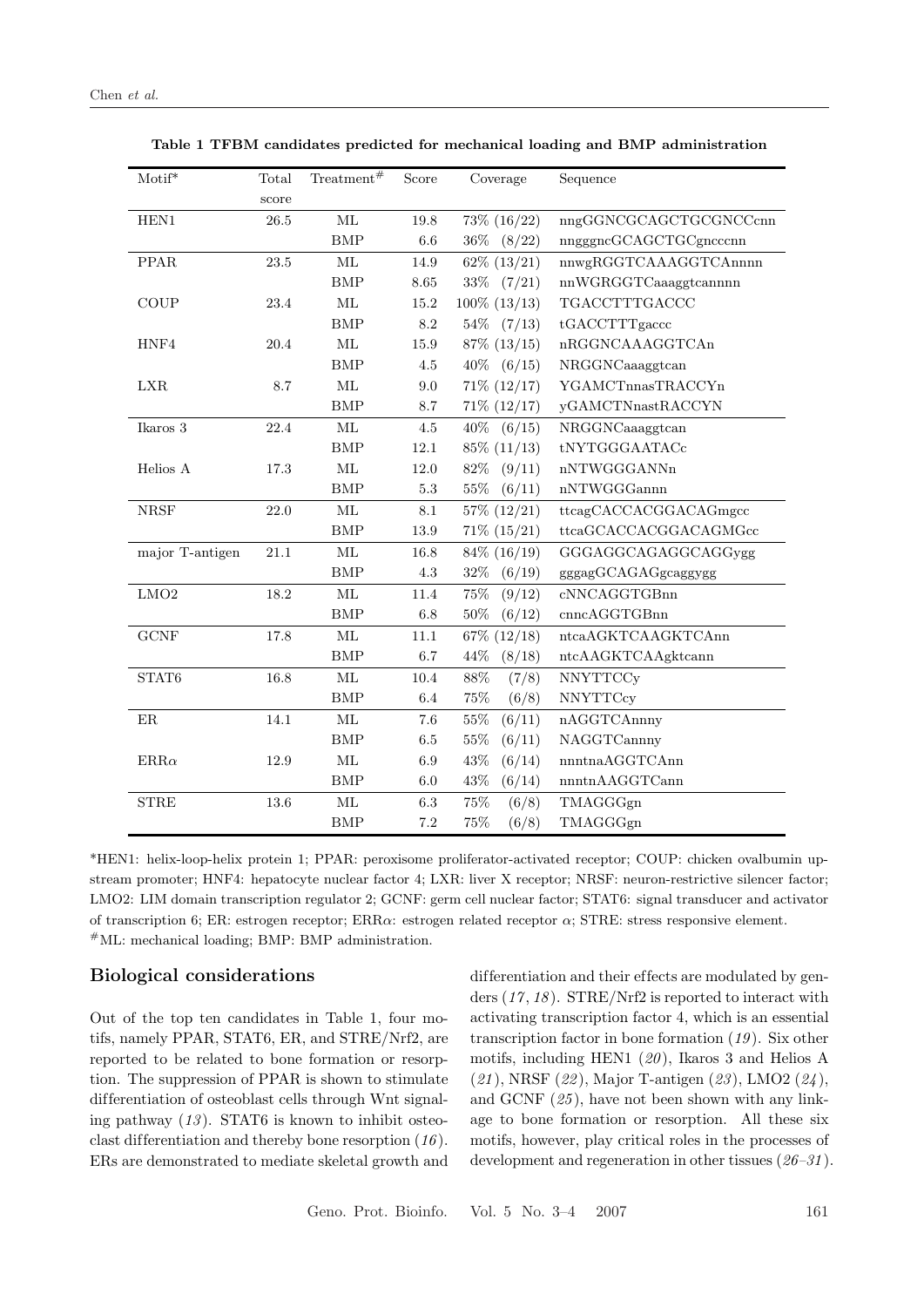*In vitro* biological evaluation in response to mechanical shear stress supports some of the prediction by Ant Modeler (Figure 3). For instance, potential involvements of PPAR, Ikaros 3, and LMO2 are suggested (Table 1). Real-time PCR revealed that their mRNA levels in mouse osteoblasts were significantly altered by 1 h exposure to mechanical loading both at 10 dyn/cm<sup>2</sup> and 20 dyn/cm<sup>2</sup>. Five hours after loading, the level was reduced to  $0.22\pm0.04$ and  $0.11\pm0.04$  (mean $\pm$ s.d.) (PPAR),  $0.33\pm0.04$  and 0.24 $\pm$ 0.04 (Ikaros 3), and 0.35 $\pm$ 0.06 and 0.14 $\pm$ 0.02  $(LMO2)$  for 10 dyn/cm<sup>2</sup> and 20 dyn/cm<sup>2</sup>, respectively. In summary, the model-based analysis herein would be useful to generate a series of new hypotheses that can be experimentally tested to unravel a novel pathway to stimulate bone formation.

# **Materials and Methods**

# **Two datasets for bone formation**

The two datasets analyzed in the present study were employed from the microarray data in response to mechanical loading published by Xing *et al* (*8* ) and BMP administration by Peng *et al* (*9* ) (Figure 4). In the first dataset, mechanical loads were applied to the right tibia of the mice with the left tibia used as unloaded control. Agilent mouse development oligonucleotide microarray slides (containing approximately



**Fig. 3** mRNA expression levels of PPAR, Ikaros 3, and LMO2 in mouse MC3T3 osteoblast cells (C4 clone) in response to fluid shear for 1 h. A. Responses to  $10 \text{ dyn/cm}^2$ fluid shear. **B**. Responses to 20  $\frac{dyn}{cm^2}$  fluid shear.

22,000 markers) were used, and the results were presented in the paper as well as in the supplementary data of Xing *et al* (*8* ). In the second dataset, mouse pluripotent mesenchymal precursor line C2C12 was infected with three viruses consisting of BMP-2, BMP-6, and BMP-9 genes and the effects of these BMPs were assayed using the Affymetrix's mouse genechip U74Av2 (containing approximately 12,000 markers). The genes with significantly altered mRNA levels were presented (*9* ).

# **Ant Modeler**

The web-based software Ant Modeler was constructed in combination of the script language Perl (version 5.8.5), rational database mySQL (version 4.1.20), and statistical computing package R (version 2.3.1) (Table 2). It is applicable for three mammalian species (*Homo sapiens*, *Mus musculus*, and *Rattus norvegicus*) commonly employed in expression analyses (Figure 5). The start page requests input in a form of a tab-delimited or comma-delimited file. The file documents a list of genes whose expression levels are altered with their fold changes, the species of the sample of interest, and the length of promoter



**Fig. 4** Flow chart for the application of Ant Modeler. Two mRNA expression datasets (mechanical loading and BMP administration) were used to predict TFBMs involved in bone formation.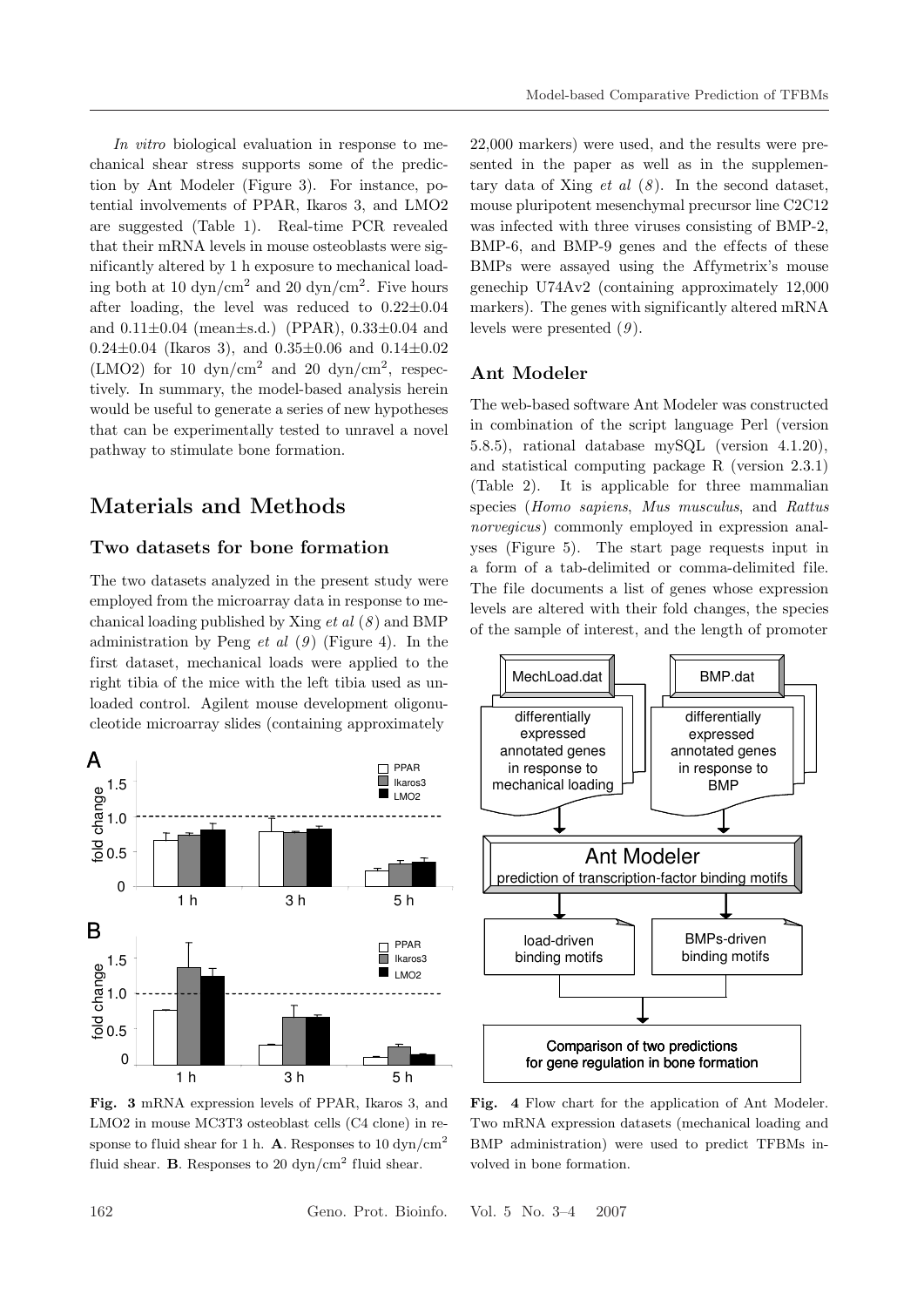| Subsystem                        | Function                                        | Software |
|----------------------------------|-------------------------------------------------|----------|
| User interface                   | Input microarray data and set up parameters     | Perl     |
| Database annotation <sup>*</sup> | Retrieve DNA sequences of the genes of interest | mySQL    |
| Computation                      | Predict a set of TFBMs                          | В        |

Table 2 Configuration of three subsystems in the web interface

\*The following genes, which were included in the two original datasets, were not included in the present analysis. Dataset 1: BC015839, BC030010, BG071710, BG071952, BG072471, NM021584, NM008788, and 10 genes starting with "XM"; Dataset 2: AI851750, AF004874, AV109962, U68267, AV093331, AV359510, and L10076.



**Fig. 5** Web-based interface of Ant Modeler. The required inputs include a data file (gene accession number and fold change), an organism of interest (*Mus musculus, Rattus norvegicus*, or *Homo sapiens*), and 9 parameters to run the ant algorithm.

sequences (upstream of the transcription starting site) for prediction of TFBMs. In addition, a set of parameters are needed to be defined for the prediction, including the number of artificial ants, number of iterations, pheromone preference factor  $(\varepsilon)$ , pheromone evaporation factor  $(\delta)$ , and power factor for error evaluation  $(\alpha)$ . For the detailed definition of each parameter, please refer to Liu *et al* (*3* ). Default parameter values, which seem appropriate for most applications, were provided.

#### **Formulation with multiple TFBMs**

The fold change values of gene expression were expressed in a piecewise logarithmic model (*15* ):

$$
Z_n = H_{n \times m} X_m \tag{2}
$$

where  $Z_n =$  logarithmic ratios of differential gene expression levels,  $h_{ij}$  in  $H_{n \times m}$  = the j-th TFBM in the regulatory region of the *i*-th gene,  $X_m$  = functional levels of TFBMs,  $m =$  number of TFBMs, and  $n =$ number of genes. For each gene, we searched through the contig file and identified the position of the transcription start site. A 1,000-bp region upstream of the transcription-starting site was used as the regulatory region. To estimate the functional level of each motif, the least-square method was employed:

$$
\widehat{X}_m = (H_{n \times m}^T H_{n \times m})^{-1} H_{n \times m}^T Z_n \tag{3}
$$

Geno. Prot. Bioinfo. Vol. 5 No. 3–4 2007 163

Vol. 5 No. 
$$
3-4
$$
 2007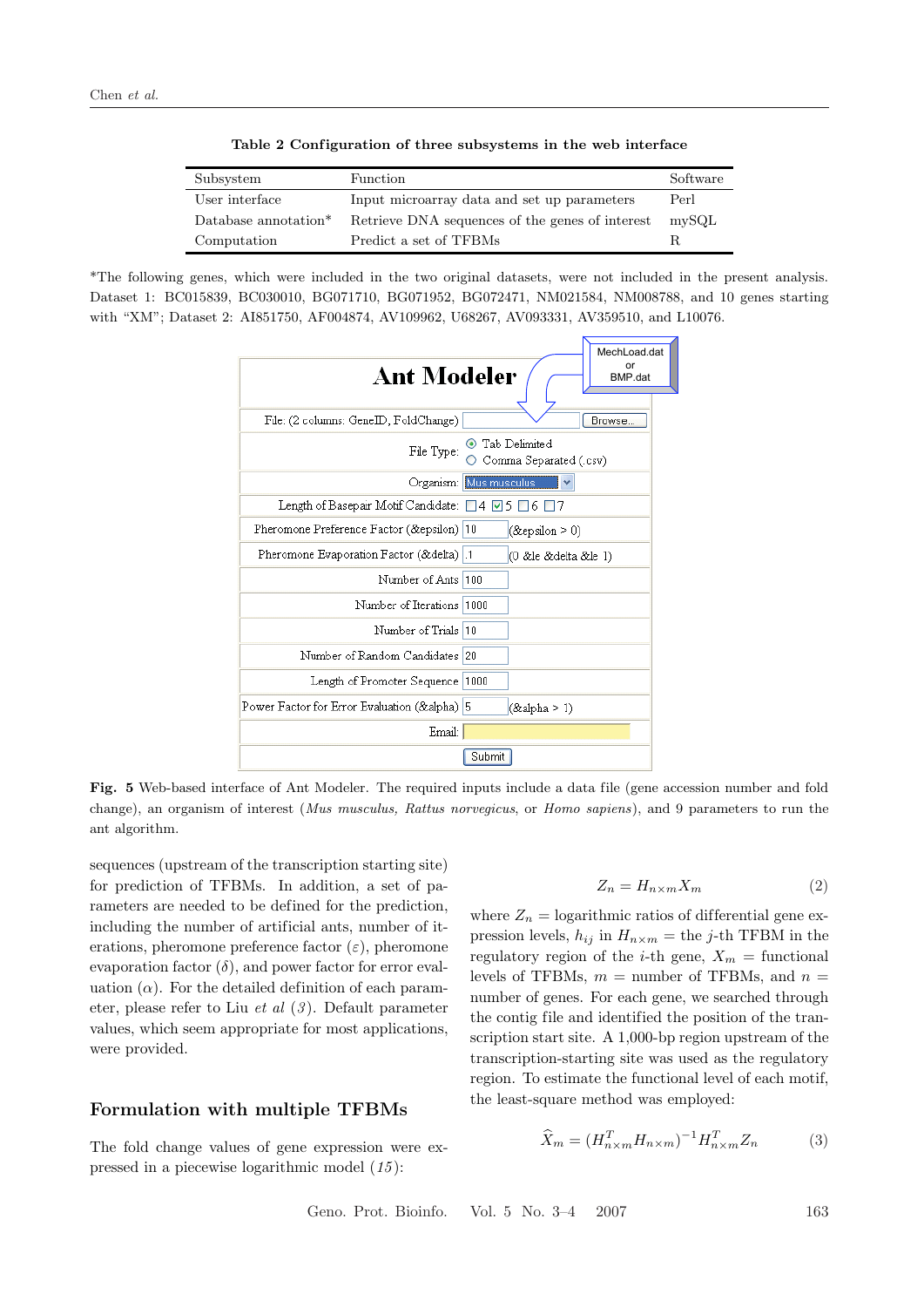Ant Modeler was used to minimize the cost function, which was defined as: (differences between the experimental and equation-predicted expression levels)<sup> $\alpha$ </sup>,  $\alpha > 1$ .

### **Strategy for pheromone deposition, pheromone-guided selection, and pheromone evaporation**

#### *Pheromone deposition*

Each ant was assigned a set of  $m$  random TFBM candidates. The cost function for each ant was evaluated, and the amount of pheromone deposited on each candidate motif was defined as the inverse of the cost function.

#### *Pheromone-guided selection*

The candidate selection was based on the pheromone concentration of each potential TFBM. The probability of selecting potential motif j in the  $(i+1)$  iteration step was defined as:

$$
p_{j,i+1} = \frac{\frac{1}{M} + \varepsilon \frac{F_{j,i}}{M}}{\sum_{j=1}^{j=1} F_{j,i}}
$$
\n
$$
p_{j,i+1} = \frac{1}{1+\varepsilon}
$$
\n
$$
(4)
$$

where  $\varepsilon$  = pheromone preference factor ( $\varepsilon > 0$ ),  $F_{j,i}$ = cumulative pheromone concentration of motif candidate j at iteration I, and  $M =$  total number of TFBM candidates. The variable  $\varepsilon$  controls weight to the current pheromone concentration. Greater values of  $\varepsilon$  will produce results with heavy preference to pheromones, while a value of  $\varepsilon = 0$  would conduct a random selection without any preference to pheromones.

#### *Pheromone evaporation*

At each iteration, the pheromone concentration was updated, including a process of evaporation with  $\delta$  as the pheromone evaporation factor  $(0 \le \delta \le 1)$ . Note that with  $\delta = 0$  the pheromone concentration is conserved without evaporation, whereas with  $\delta = 1$  the previous pheromone concentration is totally lost.

### **Biological evaluation in response to mechanical loading using mouse osteoblast cells**

MC3T3 osteoblast cells (C4 clone) were grown on a glass slide coated with 40  $\mu$ g/mL type I collagen (BD

Biosciences) in  $\alpha$ MEM containing 10% FBS and antibiotics. Prior to mechanical loading, the cells were incubated in the medium containing 1% FBS for 24 h. They were then exposed to 1 h flow shear at intensity of 10 dyn/cm<sup>2</sup> or 20 dyn/cm<sup>2</sup> in a Streamer Gold flow device (Flexcell International) (*32* ). Total RNA was extracted 1 h, 3 h, and 5 h after the onset of flow shear using an RNeasy plus mini kit (Qiagen). Reverse transcription was conducted, and real-time PCR was performed using ABI 7500 with SYBR green PCR kits (Applied Biosystems). The PCR primers were  $\text{PPAR}\gamma$  (5'-GGAAAGACAACGGACAAATCA-3 and 5 -TACGGATCGAAACTGGCAC-3 ), Ikaros 3 (5 -ATGGATGTCGATGAGGGTCAAG-3 and 5 -TTAGCTCAGGTGGTAACGATGC-3 ), LMO2 (5 -TCAGCTGTCACCTCTGTGG-3 and 5 -CACC CGCATCGTCATCTC-3'), and GAPDH (5'-TGCAC CACCAACTGCTTAG-3' and 5'-GGATGCAGGGA TGATGTTC-3 ), where GAPDH was used for internal control.

### **Acknowledgements**

This work was partly supported by the National Institutes of Health, USA (Grant No. R01 AR50008).

#### **Authors' contributions**

WX and SM conducted microarray experiments. HY and YL developed the ant algorithm and drafted the manuscript. AC and GW coded and run the programs. KH conducted biological interpretations and shared writing the manuscript. All authors read and approved the final manuscript.

#### **Competing interests**

The authors have declared that no competing interests exist.

#### **References**

- 1. Collins, F.S., *et al*. 2003. A vision for the future of genomics research. *Nature* 422: 835-847.
- 2. de Jong, H. 2002. Modeling and simulation of genetic regulatory systems: a literature review. *J. Comput. Biol*. 2: 343-372.
- 3. Liu, Y. and Yokota, H. 2006. Artificial ants deposit pheromone to search for regulatory DNA elements. *BMC Genomics* 7: 221.